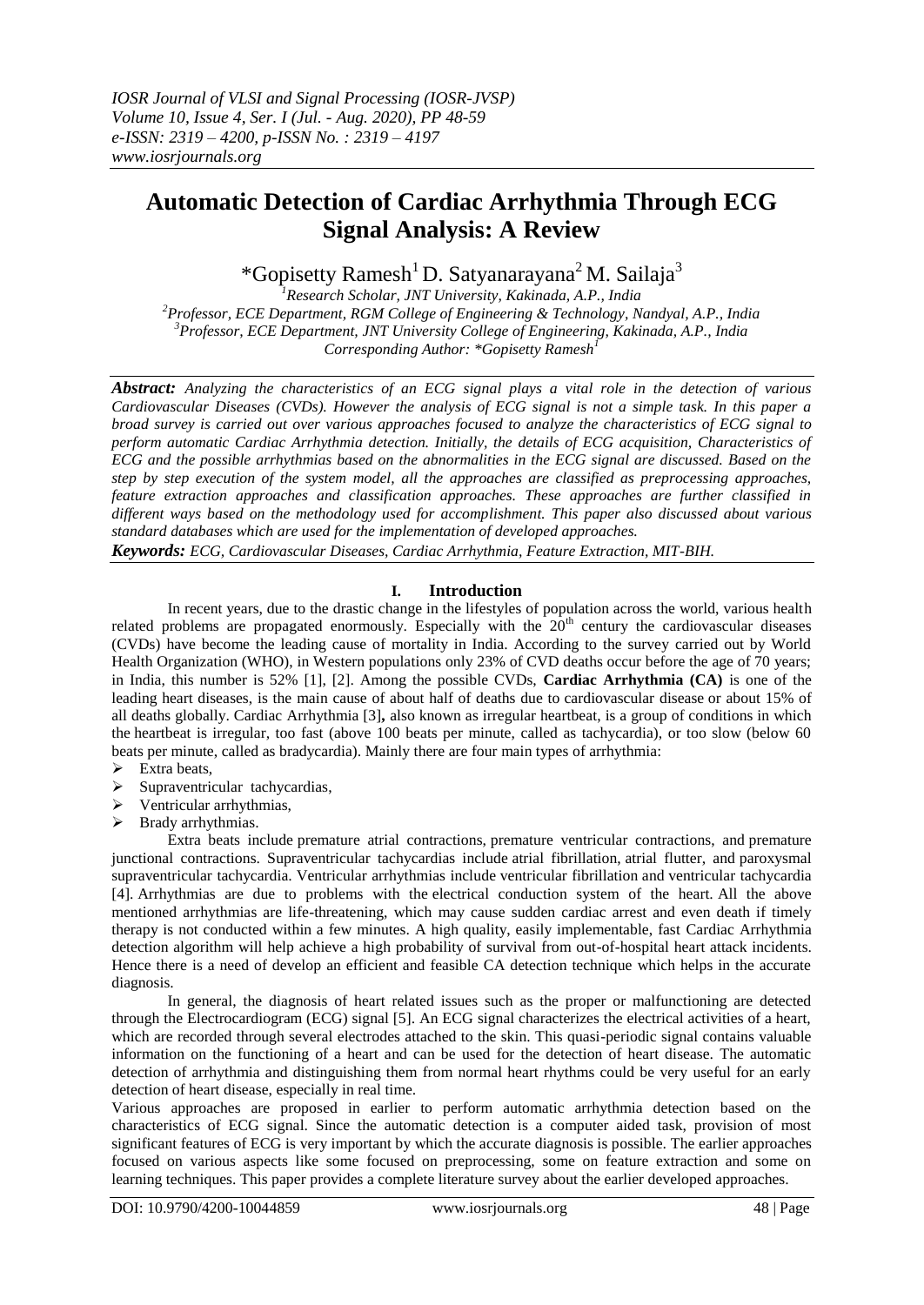Rest of the paper is organized as follows; Section II gives the basic details of ECG signal. Section III illustrates the details of earlier proposed approaches and section IV concludes the paper.

## **1. ECG Acquisition**

#### **II. Ecg Signal Analysis**

The heart is a muscle that contracts in a rhythmical manner, pumping blood throughout the body. This contraction has its beginning at the atrial sine node that acts as a natural pace-maker, and propagates through the rest of the muscle. This electrical signal propagation follows a pattern [6]. As a result of this activity, electrical currents are generated on the surface of the body, provoking variations in the electrical potential of the skin surface. These signals can be captured or measured with the aid of electrodes and appropriate equipment. The difference of electrical potential between the points marked by the electrodes on the skin, usually is enhanced with the aid of an instrumentation (operational) amplifier with optic isolation. Then, the signal is submitted to a high-pass filter; and as a second stage, submitted to an anti-aliasing low-pass filter. Finally, it appears in an analogical to digital converter. The graphical registration of this acquisition process is called electrocardiogram (ECG). A simplified block diagram of ECG acquisition is shown in fig.1.



**Fig.1:** Architecture for acquisition of an ECG

#### **2. ECG Segments**

An ECG signal can be segmented into heartbeats. Each heartbeat consists of five standard waves labeled with the letters P, Q, R, S and T [7]. These waves indicate the depolarization and the re-polarization phases of heart muscles. Besides, five more inter-wave timings called PR, PR segment, QRS, QT, ST segment are used. These intervals are indicated on Fig.2.



**Fig.2:** Main characteristics of an ECG curve

Now we give a brief introduction about the role of these clinical features:

*P wave:* P waves are usually a low-amplitude feature that represents the depolarization of the atria prior to atrial contraction. They are hard to detect, but important to distinguish various cardiac arrhythmias.

*QRS complex*: It reflects the depolarization of the ventricles. This is the most significant wave of the ECG due to the large muscle mass of the ventricles. So it can be easily detected and often used to determine the heart rate. *T* wave: The T wave represents the re-polarization of the ventricles. It is a recovery phase of the cardiac muscle. The shape of this wave carries a lot of information about cardiac abnormalities. So it is important to analyze its geometrical properties such as symmetry, asymmetry and slope.

*PR interval:* It is the time elapsing between the beginning of the P wave and the beginning of the next QRS complex. It reflects conduction through the AV node1.

*PR segment:* The PR segment is the flat, usually isoelectric segment between the end of the P wave and the start of the QRS complex. Most of the delay in the PR segment occurs in the AV node.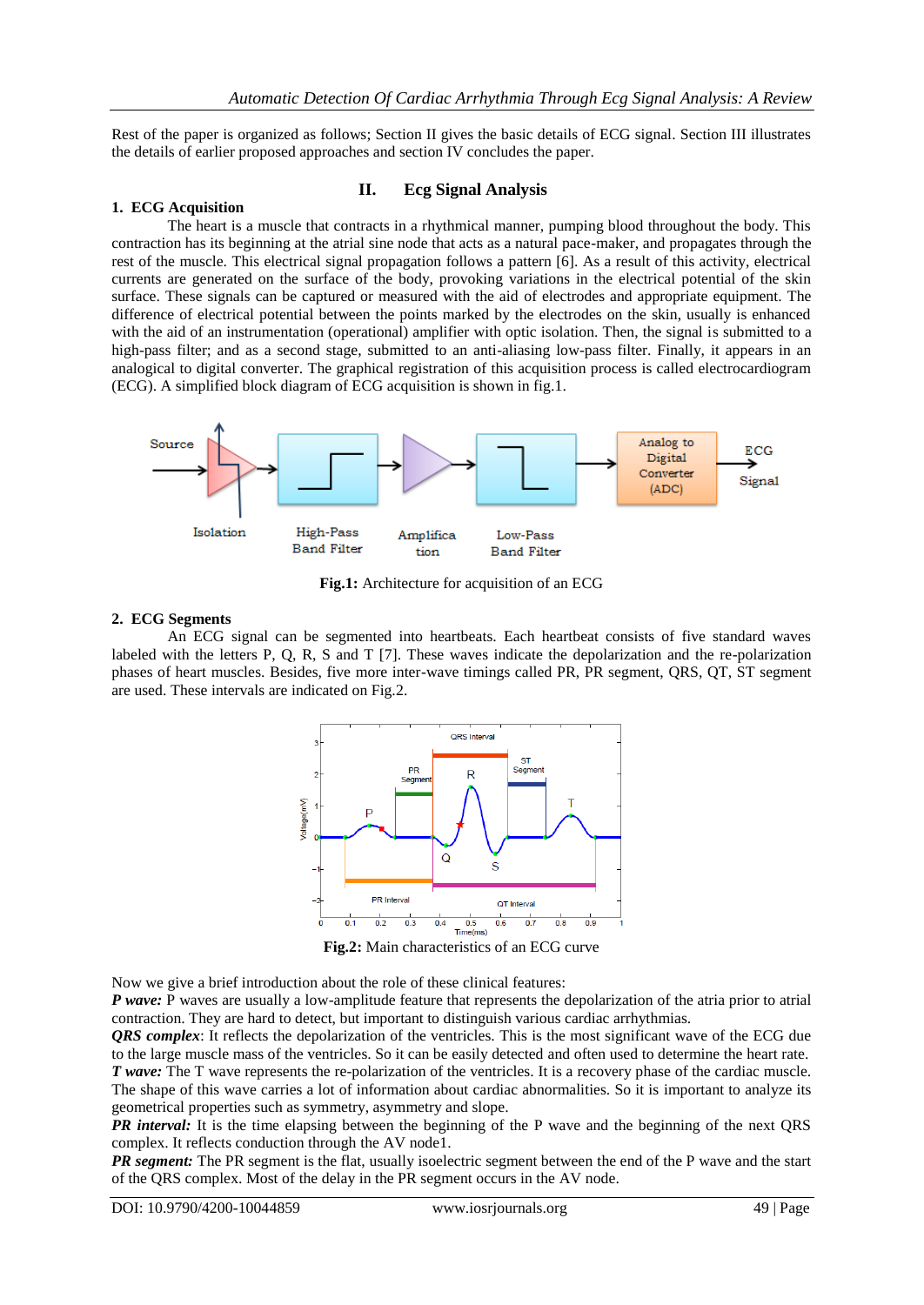*ST segment:* Represents the period from the end of ventricular depolarization to the beginning of ventricular repolarization. ST level shifts are significant markers of cardiac abnormalities

*QT interval:* It represents the time between the start of ventricular de-polarization and the end of ventricular repolarization. The QT interval is inversely proportional to heart rate: shortens at faster heart rates and lengthens at slower heart rates.

#### **3. Cardiac Arrhythmias**

Since the ECG signal is the main contributor in the diagnosis of CA, different types of abnormalities in the rhythm of ECG declares different types of CAs. Table.1 gives the details of CAs and their respective abnormalities in the characteristics of ECG signal [8].

| Name of CA             | <b>Heart Condition</b>                             | <b>Table.1:</b> Differentiation between different types of CAS<br><b>ECG</b> Abnormality             |
|------------------------|----------------------------------------------------|------------------------------------------------------------------------------------------------------|
| Normal                 | S-A node                                           |                                                                                                      |
| Sinus<br>rhythm        |                                                    | m٧<br>1.0 s                                                                                          |
|                        | Impulses originates at S-A<br>node at normal rate  | All complexes are normal, evenly spaced, rate 60-100/min                                             |
| Sinus<br>bradycardia   |                                                    |                                                                                                      |
|                        | Impulses originates at S-A<br>node at slow rate    | All complexes are normal, evenly spaced, rate $<$ 60/min                                             |
| Sinus<br>tachycardia   |                                                    |                                                                                                      |
|                        | Impulses originates at S-A<br>node at rapid rate   | All complexes are normal, evenly spaced, rate $> 100$ /min                                           |
| Sinus<br>arrhythmia    |                                                    |                                                                                                      |
|                        | Impulses originates at S-A<br>node at varying rate | All complexes are normal, rhythm is irregular, longest R-<br>R interval exceeds shortest $> 0.16$ s. |
| Wandering<br>pacemaker | from<br>Impulses<br>originates                     |                                                                                                      |
|                        | varying points in atria                            | Variation in P-wave contour, P-R and P-P interval<br>therefore in R-R interval.                      |
| <b>Atrial Flutter</b>  | Variabl<br>block<br>Impulses travel in circular    |                                                                                                      |
|                        | course in atria                                    | Rapid flutter waves, ventricular response irregular                                                  |

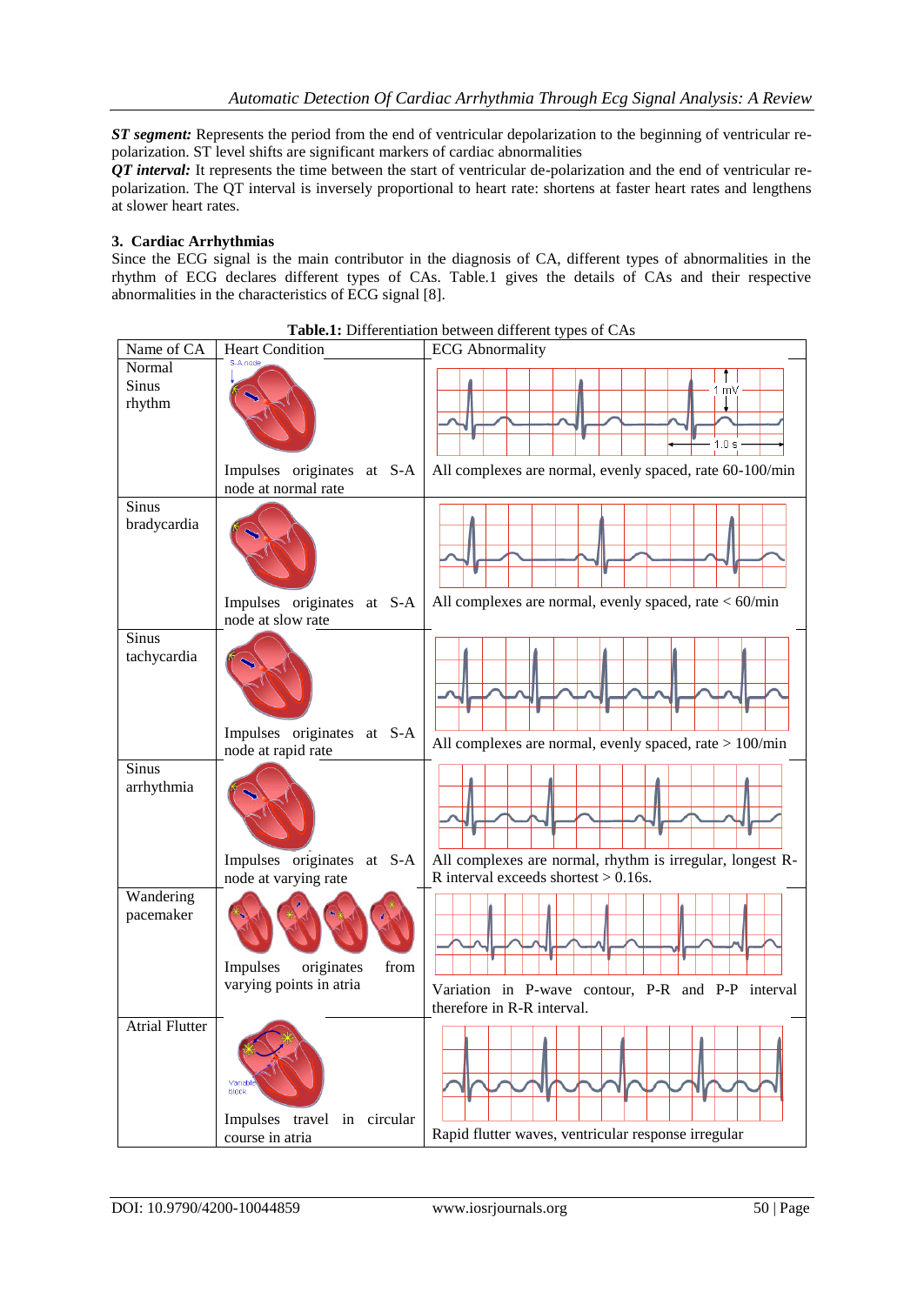| Automatic Detection Of Cardiac Arrhythmia Through Ecg Signal Analysis: A Review |  |  |  |
|---------------------------------------------------------------------------------|--|--|--|
|                                                                                 |  |  |  |

| Atrial<br>fibrillation                  | chaotic.<br>Impulses<br>have<br>random pathways in atria | munikumulimulimumumu<br>W<br>Baseline irregular, ventricular response irregular    |
|-----------------------------------------|----------------------------------------------------------|------------------------------------------------------------------------------------|
| Junctional                              |                                                          |                                                                                    |
| rhythm                                  | AV<br>Impulses originates<br>at                          |                                                                                    |
|                                         | with retrograde<br>node<br>and<br>antegrade direction    | P-wave is often inverted, may be under or after QRS<br>complex, Heart rate is slow |
| Premature<br>ventricular<br>contraction | pacemaker                                                | $R-R$<br>$2x$ R-R                                                                  |
|                                         | A single pulse originates at<br>right ventricle          | Time interval between R peaks is multiple of R-R interval                          |
| Ventricular<br>tachycardia              | Impulses<br>originates<br>at<br>ventricular pacemaker    | P<br>P<br>T<br>Wide ventricular complexes, Rate $> 120$ /min                       |
| Ventricular                             |                                                          |                                                                                    |
| fibrillation                            | Chaotic<br>ventricular                                   |                                                                                    |
|                                         | depolarization                                           | Rapid, wide irregular ventricular complexes                                        |
|                                         |                                                          |                                                                                    |

### **4. Available Databases**

Various databases are composed of ECG signals with various types of arrhythmias. The use of five databases is recommended by the standardization:

*MIT-BIH [102]:* The Massachusetts Institute of Technology – Beth Israel Hospital Arrhythmia Database (48 records of 30 min each). The recordings were digitized at 360 samples per second per channel with 11-bit resolution over a 10 mV range. About half (25 of 48 complete records, and reference annotation files for all 48 records) of this database has been freely available

*EDB [103]:* The European Society of Cardiology ST-T Database (90 records of 2h each). This database consists of 90 annotated excerpts of ambulatory ECG recordings from 79 subjects. The subjects were 70 men aged 30 to 84, and 8 women aged 55 to 71. Each record is two hours in duration and contains two signals, each sampled at 250 samples per second with 12-bit resolution over a nominal 20 millivolt input range.

*AHA [104]:* The American Heart Association Database for Evaluation of Ventricular Arrhythmia Detectors (80 records of 35 min each). As for the records in the AHA Database, the data consist of a 3-hour recording of two ECG signals, for which the last 30 minutes are annotated beat-by-beat.

*CU [105]:* The Creighton University Sustained Ventricular Arrhythmia Database (35 records of 8 min each). This database includes 35 eight-minute ECG recordings of human subjects who experienced episodes of sustained ventricular tachycardia, ventricular flutter, and ventricular fibrillation.

*NST [106]:* The Noise Stress Test Database (12 records of ECG of30 min each, plus 3 records with noise excess)

**III. Literature Survey**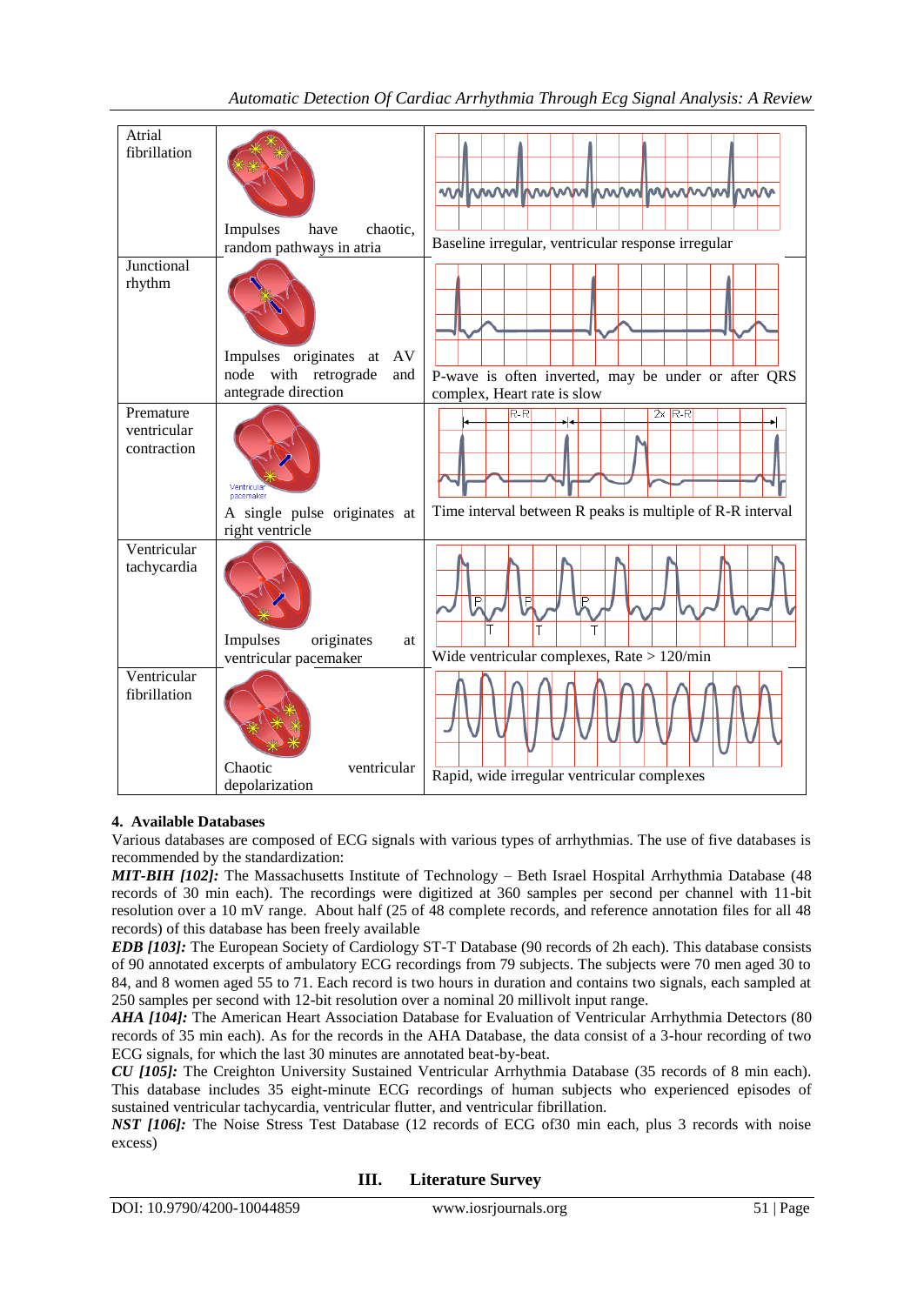Based on the above discussion, the automatic detection of Cardiac Arrhythmia involves the ECG signal preprocessing, Feature Extraction and Classification phases. The preprocessing phase involves removing the unwanted noises and interferences in the ECG signal. The feature extraction phase involves the extraction of significant features which represents the detailed analysis of ECG and further the classification phase involves the detection of type of arrhythmia based on the features of ECG. Here the literature survey is also carried out in the same fashion. I.e., initially, the earlier proposed approaches focused on the removal of noise are illustrated and followed by the approaches focused on feature extraction and finally the approaches belong to classification. A simple block diagram for the automatic detection of arrhythmia through ECG signal processing is represented in fig.3.



**Fig.3:** Simple block diagram of CAs detection through ECG signal processing

#### **1. Preprocessing**

Since real ECG signals are noisy (i.e. white and mains noise) and contaminated with artifacts (i.e. electromyography signals due to breathing and chest movement) the first step generally consists of band pass filtering the measured signals.

Among all proposals for reducing noise in ECG signals, the simplest and most widely used is the implementation of recursive digital filters of the finite impulse response (FIR) [9], [10], which was made computationally possible with the advance in microcontrollers and microprocessors. Since these filters allow quick and easy application of reject band filter, they works well for the attenuation of known frequency bands like the noise added due to the electrical network (frequency range is about 50-60 Hz). However the main problem is that the frequency of the noise is not known always. This problem is solved by designing the adaptive filters for various frequencies of the signal. However the undiscriminating use of filters, i.e., low-pass and high pass filters distorts the signal's morphological attributes and makes them as unsuitable for the CA diagnosis. The architectures of [11-13] applied adaptive filters for noise removal form the ECG signal. Least Mean Square (LMS) Filter is an adaptive which a san ability to remove the unknown frequencies. Ravina [14] used the LMS filter to de-noise the ECG signal in an adaptive fashion. However, this technique has constraints and does not offer great advantages over the FIR digital filters.

In the last decade, many methods based on wavelet transforms have been employed to remove noise, since they preserve ECG signal properties avoiding loss of its important physiological details and are simple from a computational point of view [15-22]. Sayadi and Shamsollahi [18] proposed a modification of the wavelet transform called the multi-adaptive bionic wavelet transform and it was applied to reduce noise and baseline variation of the ECG signal. This method presented superior results when compared to the ones based on the traditional wavelet transform. Chen et al. [19] use a wavelet denoising stage based on a discrete wavelet transform, with three levels of decomposition, as the first processing stage for real-time QRS complex detection. Thus a wavelet denoising operation appears to be suitable for on-line operation while maintaining the ECG features for further processing stages. In [21], Savitzky-Golay filter and Discrete Wavelet Transform (DWT) are being used to de-noise ECG signal and a comparison is provided between two methods.

Some more approaches are also proposed including nonlinear Bayesian filters [23], extended Kalman filtering [24] to remove the noise from the ECG and these approaches measured the performance in terms of signal to noise ratio. Lannoyet.al., [25] used two median filters to remove the baseline wander.One median filter of 200ms width to remove QRS complexes and P-waves and other of 600 ms width to remove T-waves. Then the resulting signal is filtered again with 1 12-tap, low-pass FIR filter with 3-dB point at 35 Hz. A similar method is accomplished in [26-28] for the removal noises in ECG.Baziet.al., [29] proposed the use of high pass filter for noise artifacts and a notch filter for power network noise. Lin and Yang [30] uses a second order low pass filter and two median filters. In [31], the signal is subtracted by its mean and then normalized. Escalona-Moranet al. [32] used the raw wave *i.e.*, no preprocessing is applied.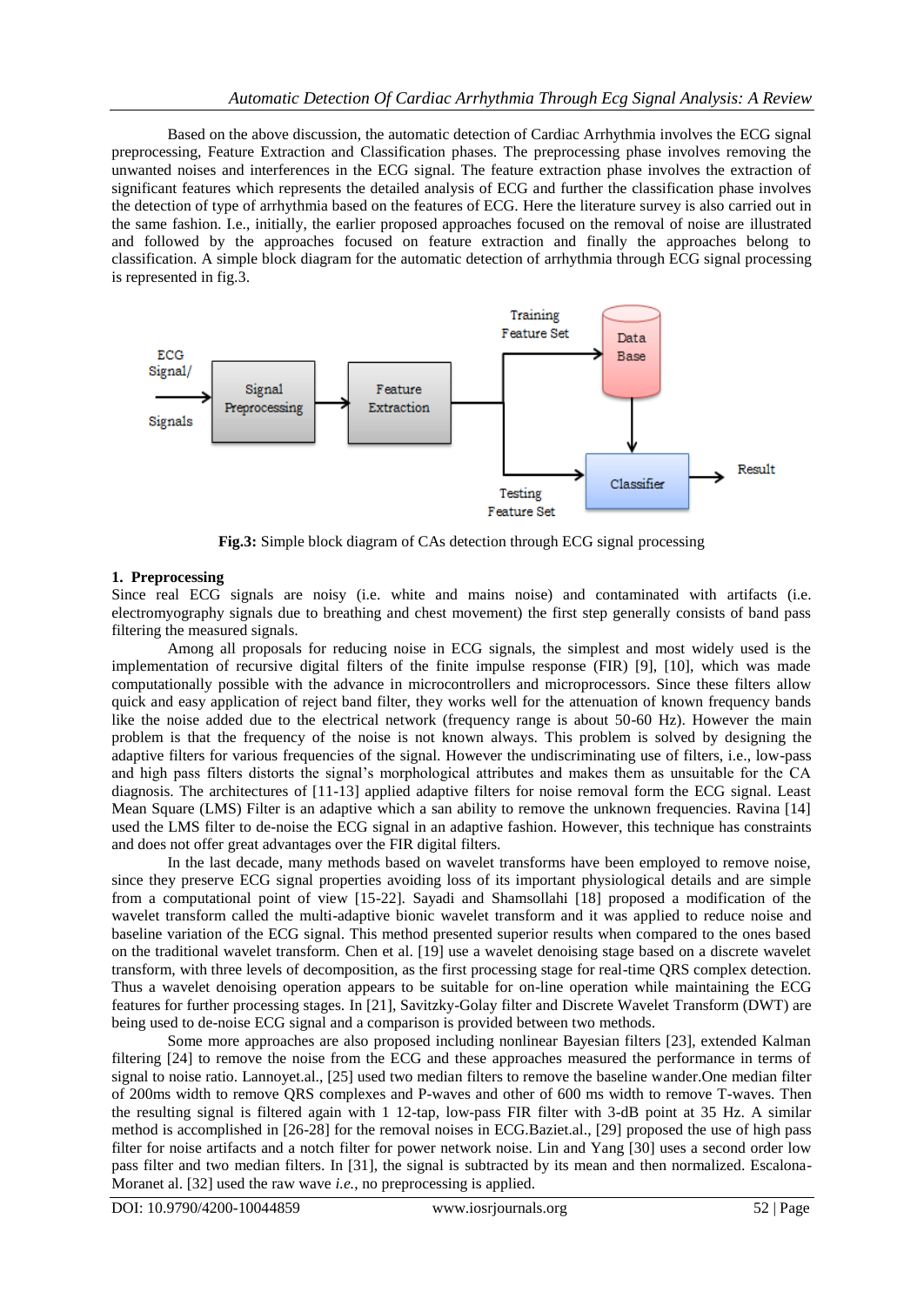#### **2. Feature Extraction**

The feature extraction stage is the key to the success in the heart beat classification of the arrhythmia using the ECG signal. Any information extracted from the heartbeat used to discriminate its type maybe considered as a feature. The features can be extracted in various forms directly from the ECG signal's morphology in the time domain and/or in the frequency domain or from the cardiac rhythm.

Most of the research work focused on the extraction of RR interval. The RR interval is a time period between two successive R peaks. With exception of patients that utilize a pacemaker, the variations perceived in the width of the RR interval are correlated with the variations in the morphology of the curve, frequently provoked by arrhythmias [36]. Thus, the features in the RR interval have a great capacity to discriminate the types of heartbeats and some authors have based their methods only on using the RR interval features [33-35].

Not only the RR interval features, some approaches focused on the extraction of other features also. Among those QRS interval, or the duration of the QRS complex is the most utilized feature. In [37] the ECG signal is denoised to remove the artifacts and analyzed using Wavelet Transform to detect the QRS complex and arrhythmia. A similar process for arrhythmia detection is carried out in [38] through the detection of QRS complex. ECG data was filtered out first and after removing artifacts, QRS complexes were identified. For each QRS complex its R-peak, slope, sharpness and duration were calculated. Along with these approaches, a new approach is developed in [39] for intuitive and robust real time QRS detection based on the physiological characteristics of the electrocardiogram waveform. The proposed algorithm finds the QRS complex based on the dual criteria of the amplitude and duration of QRS complex. It consists of simple operations, such as a finite impulse response filter, differentiation or thresholding without complex and computational operations like a wavelet transformation. Along with these techniques [40-43] are also focused on the extraction of ECG signal feature alone and combined. In [44], a new method based on the continuous wavelet transform is described in order to detect the QRS, P and T waves. QRS, P and T waves may be distinguished from noise, baseline drift or irregular heartbeats. Firstly, our algorithm is validated using fifty 12 leads ECG samples from the CinC collection. The samples have been chosen in the "acceptable records" list given by Physionet. The detection and the duration delineation of the QRS, P and T waves given by [44] are compared to expert physician results.

A location, width and magnitude (LWM) [80] model is proposed for extracting each wave's features in the ECG. The model is a stream of Gaussian function in which three parameters (the expected value, variance and amplitude) are applied to approximate the P wave, QRS wave and T wave. Moreover, the features such as the P-Q intervals, S-T intervals, and so on are easily obtained. Then, a mixed approach is presented for estimating the parameters of a real ECG signal. To illustrate this model's associated advantages, the extracted parameters combined with R-R intervals are fed to three classifiers for arrhythmia diagnoses. Two kinds of arrhythmias, including the premature ventricular contraction (PVC) heartbeats and the atrial premature complexes (APC) heartbeats, are diagnosed from normal beats using the data from the MIT-BIH arrhythmia database.

Features extracted from the domain of time/frequency [82] together with the features of the RR interval appear as part of the methods that produced the highest accuracies. The simplest way to extract features in the time domain is to utilize the points of the segmented ECG curve, *i.e.*, the heartbeat, as features [45]. However, the use of samples of the curve as features is a technique that is not very efficient, since besides producing a vector of the features with high dimensions (depending on the amount of samples used to represent the heartbeat), it suffers from several problems related to the scale or displacement of the signal with respect to the central point (peak R).

Aiming at reducing the dimension of the feature vector, various techniques have been applied directly on the samples that represent the heartbeat (in the neighborhood of the R peak) as principal component analysis (PCA) [46-48], [84, 85] or independent component analysis (ICA) [49, 50], [85], or the combination of PCA and ICA [51, 52], [85]in which new coefficients are extracted to represent the heart beat. Hani [52] presents a comparative study between the use of PCA and ICA to reduce the noise and artifacts of the ECG signal and showed that PCA is a better technique to reduce noise, while ICA is better one to extract features. The ICA technique enables statistically separate individual sources from a mixing signal. The ECG is a mix of several action potentials and each action potential could be strongly related to an arrhythmia class. The rationale behind ICA for ECG heartbeat classification is to separate the action potentials sources as well as the noise sources. The PCA technique separates the sources according to the energy contribution to the signal.

Another technique based on PCA, the Kernel Principal Component Analysis (KPCA), was used by Devy et al. [53]. In that work, a comparison between PCA and KPCA was performed and it was concluded that KPCA is superior to the PCA technique for classifying heartbeats from the ECG signal. According to Kallas et al. [54], KPCA performs better, due to its nonlinear structure .Asl et al. [55] used Generalized Discriminant Analysis (GDA)to reduce the dimensions of the features of the heartbeat interval type to classify rhythmic arrhythmias. However, the authors did not take care to separate the heartbeats of the same patient used during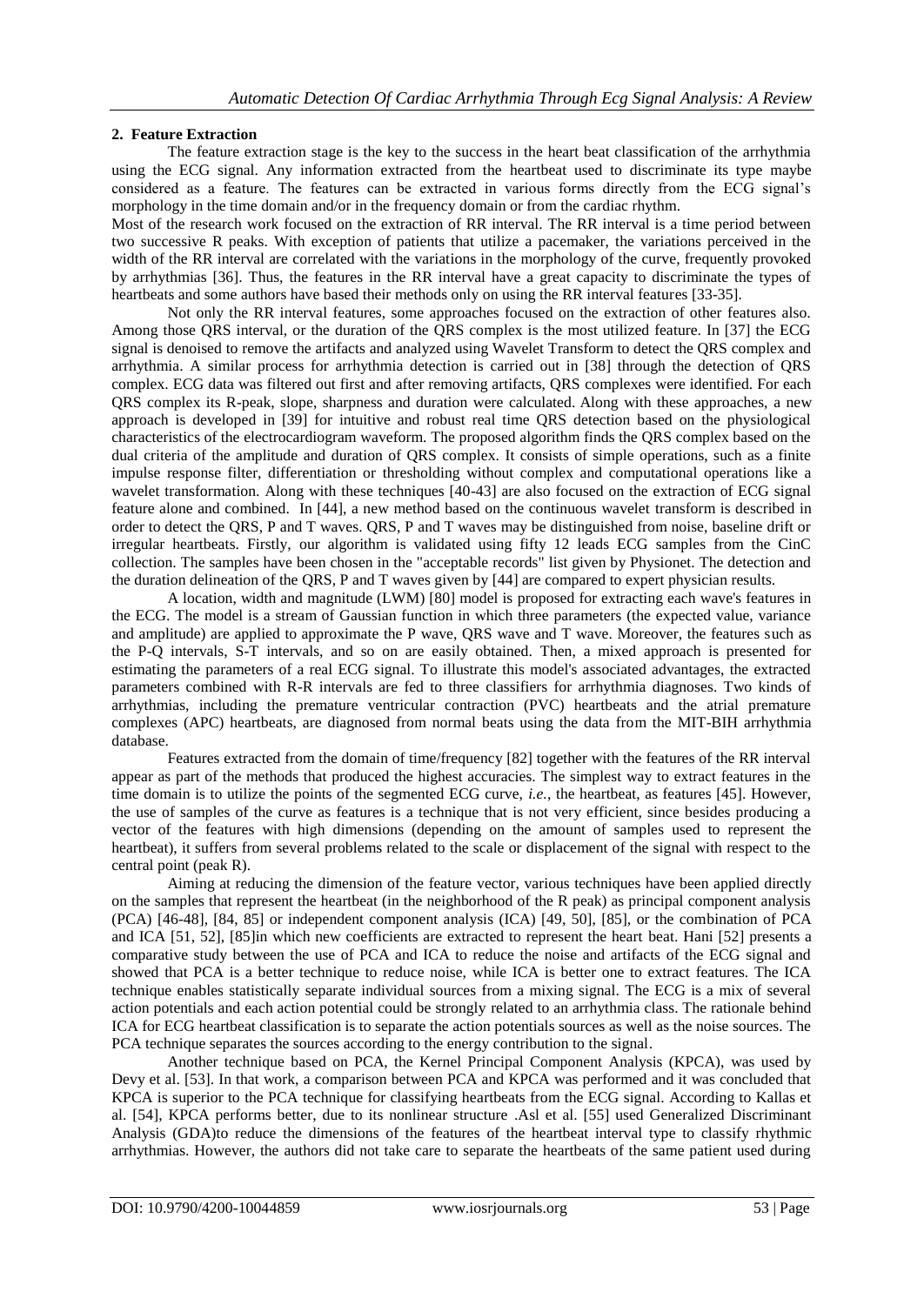training and testing (intra-patient paradigm), which is a serious concern discussed further. The inter-patient paradigm should be considered for a more realistic scenario.

Although various techniques have been considered, most of the studies presented in literature use wavelet transform and researchers claim that this is the best method for extracting features from the ECG signal [57, 58].Saniet.al., [59] has proposed a robust ECG feature extraction technique suitable for mobile devices by extracting only 200 samples between R-R intervals as equivalent R-T interval using Pan Tompkins algorithm at preprocessing stage. The discrete wavelet transform (DWT) of R-T interval samples are calculated and the statistical parameters of wavelet coefficients such as mean, median, standard deviation, maximum, minimum, energy and entropy are used as a time-frequency domain feature. Amruthadevi[60] focused on the suggested Discrete Wavelet Transform (DWT) in processing ECG recordings and also to extract certain attributes. The process of feature extraction and dimensionality reduction can be effectively performed using Principal Component Analysis (PCA). Besides DWT, continuous wavelet transform (CWT) has also been used to extract features from the ECG signals [61], since it overcomes some of the DWT drawbacks, such as the coarse-ness of the representation and instability.[62] Presents a classification method using Support Vector Machine (SVM) algorithm. The noise and some electrical disturbances during measurement also affect the signal feature measurements. So, the signal is transformed into another domain using Wavelet Transformation method (Continuous Wavelet Transform (CWT) to be precise) to extract certain features of the signal and study their pattern while comparing the abnormal ECG signal with that of a normally running ECG signal. However, CWT is not largely used due to the fact that its implementation and its inverse are not available in standard toolboxes (such as MATLAB wavelet Toolbox) and CWT should be carefully discretized for the use as a CWT analyzer. **3. Classification** 

Once the set of features has been defined from the heartbeats, models can be built from these data using artificial intelligence algorithms from machine learning and data mining domains [64-66] for arrhythmia heartbeat classification.

The four most popular algorithms employed for this task and found in the literature are: support vector machines (SVM) [54] [62], [83], artificial neural networks (ANN) [67], [71], [75], [78] and linear discriminant (LD) [63], and Reservoir Computing with Logistic Regression (RC) [68]. Since the most of the research work is carried out through the ANN and SVM techniques the following section illustrates the proposed approaches based on those three techniques.

#### **3.1 Artificial Neural Network (ANN)**

The ANN architectures mostly used for arrhythmia classification are Multilayer Perceptrons (MLP) and Probabilistic Neural Networks (PNN). According to Yu and Chen [69], models constructed with PNN are computationally more robust and efficient than the traditional MLP.A feed forward multilayer neural network (NN) with error back-propagation (BP) [70] learning algorithm was used as an automated ECG classifier to investigate the possibility of recognizing ischemic heart disease from normal ECG signals. The proposed ECG classification in [72] is supervised by ANN. The ECG waveform gives the almost all information about activity of the heart, which is depending on the electrical activity of the heart. In [72] only five features of ECG signal P, Q, R, S, T are focused. This is achieved by extracting the various features and duration of ECG waveform Pwave, PR segment, PR interval, QRS Complex, ST segment, T-wave, ST- interval, QTC and QRS voltage. Mitraet.al., [73] attempts correlation-based feature selection (CFS) with linear forward selection search. For classification, [73] used incremental back propagation neural network (IBPLN), and Levenberg-Marquardt (LM) [76] classification tested on UCI data base. Some more approaches are proposed by combining ANN with other algorithms. According to Osowski et. al., [74], a combination of classifiers not only reduces the overall error in the neural networks, but also reduces the incidence of false negatives.

#### **3.2 Support Vector Machine (SVM)**

SVM is found to be a most popular and efficient classifier for the classification of ECG signals to detect cardiac arrhythmias. A novel life-threatening arrhythmias detection algorithm is presented in [77] by combining the SVM with previously proposed ECG parameters A total of 13 parameters were computed accounting for temporal (morphological), spectral, and complexity features of the ECG signal. A filter-type feature selection (FS) procedure was proposed to analyze the relevance of the computed parameters and how they affect the detection performance. Nitinajibhaskar[78] focused to classify an ECG signal as healthy subject or subject diagnosed with Myocardial Infarction (MI) using Artificial Neural Networks (ANN) and SVM (Support Vector Machine). LIBSVM is utilized for the classification with SVM and back propagation artificial neural networks with varying hidden layers and nodes are also implemented for performance analysis. Compared to the extraction of feature sin time domain, the features extracted through the transform domain illustrates gives the more information about the features. Qin et.al., [79] combined the DWT with SVM to perform arrhythmia beat classification. In classification, 12-element feature vectors characterizing six types of beats are used as inputs for one-versus-one support vector machine, which is conducted in form of 10 fold cross validation with beat-based and record-based training schemes.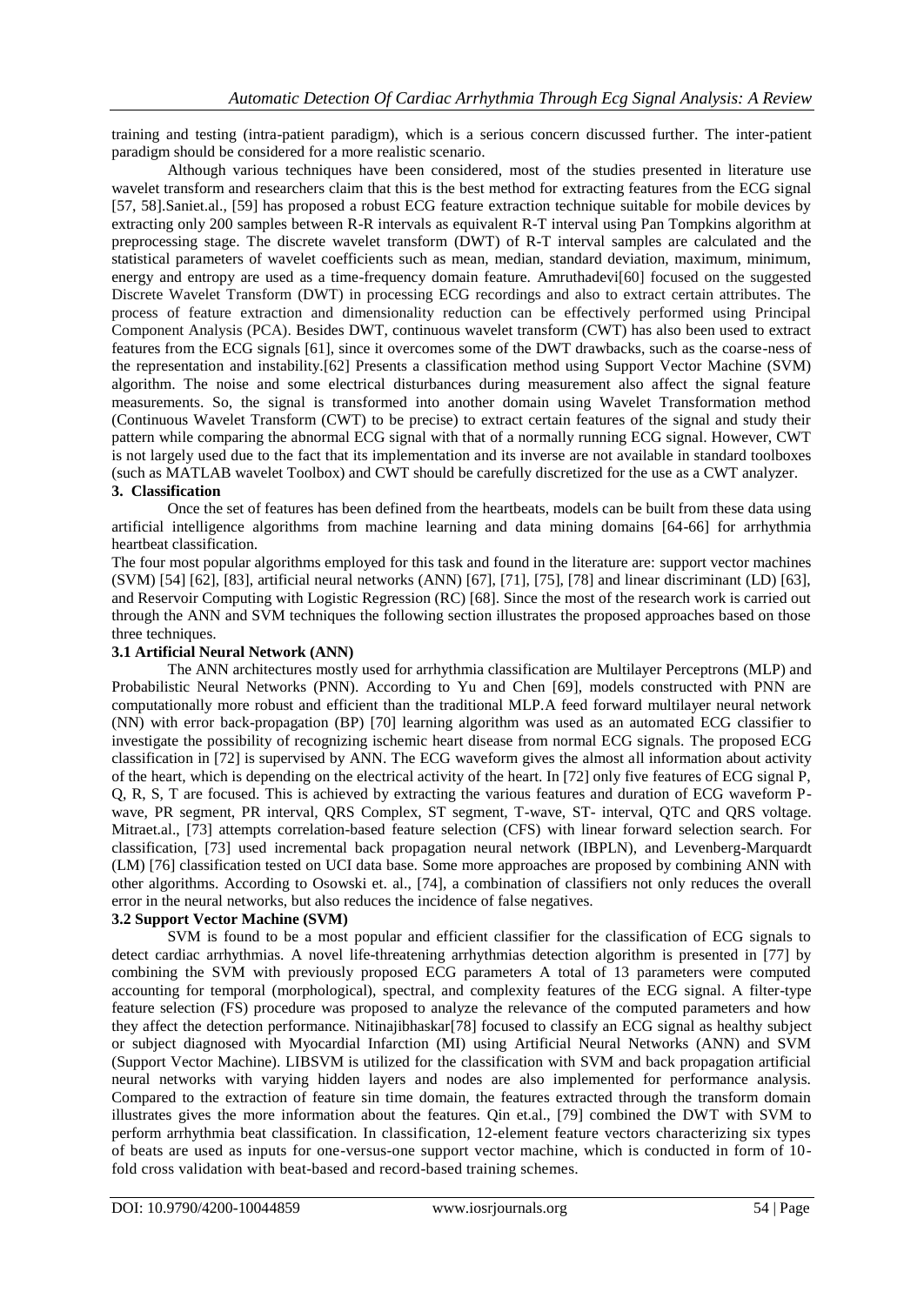Since SVM presents a negative behavior for imbalanced classes, database balancing techniques for the training phase, which are little explored for this problem, can be studied in future research, as for example, more sophisticated sampling techniques.

#### **3.3 Logistic Regression**

RC computing models are dynamical models aiming to process a time series signal in two parts: represent the signal through a non-adaptable dynamic reservoir and a dynamic readout from the reservoir. More details regarding RC can be found in [87]. Chaurasia V et.al., [88],developed prediction models for heart disease survivability by implementing data mining algorithms CART (Classification and Regression Tree), ID3 (Iterative Dichotomized 3) and decision table (DT) extracted from a decision tree or rule-based classifier to develop the prediction models using a large dataset.

This approach is achieved efficient results and also declared that this can be implemented on hardware due to its less complexity and it is much suitable for heart beat classification.

#### **3.4 Other techniques**

Many other methods for arrhythmia classification have been developed using other machine learning and data mining algorithms, such as nearest neighbors [89, 90], clustering [93], decision tree [95-97]etc.

In [89], an automatic ECG beat is classified into 2 categories-Normal and Premature ventricular contraction using Dempster Shafer Theory (DST). In biomedical signal classification problems, the cost of making an erroneous decision can be high. Deferring a decision rather than taking a wrong decision might be beneficial. This is done by using the evidential *k* nearest neighbours (EKNN) approach which is based on Dempster Shafer Theory for classifying the ECG beats. RR interval features are used. Analysis is done on the MIT-BIH database. Performance evaluation is done by considering error rates. However K-NN algorithm is not much used for the problem of arrhythmia classification, since their efficiency is intimately connected to previous knowledge to perform the classification of each sample that is represented by the complete training set, which leads to a high computational cost during the testing phase.

Clustering techniques are widely used along with Artificial Neural Networks. Some works used unsupervised clustering techniques to agglomerate all of the heart beats in the record of a given patient into clusters [91] and the final classification of each cluster, *i*.e., the heart-beats of that group, is then defined by a human specialist. Abawajy et.al., [92] proposed a novel multistage clustering algorithm that combines various procedures for dimensionality reduction, consensus clustering of randomized samples and fast supervised classification algorithms for processing of the highly dimensional large ECG datasets. An unsupervised method based on relevance analysis to improve ECG heartbeat clustering is described in [94]. A new feature matrix projection method for unsupervised relevance analysis is described. The proposed scheme computes weighting feature values that enable data dimensionality reduction along with a proper feature relevance ranking and uses a least squares optimization of the input feature matrix in a single iteration. Large datasets tend to be sparse thus making it very hard to identify structure in the dataset for clustering based on distance measures. Another challenge is that the dataset often contains noisy and/or irrelevant features that may mislead clustering algorithms. Generally, these challenges are addressed by coupling clustering algorithms with dimensionality reduction approaches. In this regard, a number of advanced consensus functions for clustering ensembles have been developed recently. However, many of the existing consensus functions are computationally expensive so their application for clustering large and highly dimensional datasets such as ECG signals is impracticable.

Methods that use a decision tree allow an interpretation of the decisions made by the model. In [98], arrhythmia beat classification using ensemble decision tree is studied. Bootstrap aggregating (bagging) decision tree is used as a type of ensemble learning. ECG signals from 22 patients including five arrhythmia beats and normal beats are obtained from MIT-BIH arrhythmia database. After the filtering process, 56569 ECG beats are collected and feature are extracted based on morphological properties including RR, FF, RR and FF ratio to previous values (RRR, FFR), RR and FF differences from mean values (RRM, FFM). 25% of 56569 beats is used as test data for bagged decision tree and the rest for training. However, this type of method is not efficient for continuous features (belonging to a set of real numbers) and feature vectors of large dimensions. Thus, methods that use decision trees consider only a few features.

HMM is widely used to audio and speech signal analysis and recognition. Andreaoet al. [99] validated the use of HMM for ECG analysis in medical clinics. A novel ECG classification approach based on HMM model is proposed by Wei Lianget.al.,[100]. In ECG preprocessing, an integral-coefficient-band-stop (ICBS) filter is applied, which omits time-consuming floating-point computations. In addition, two-layered Hidden Markov Models (HMMs) are applied to achieve ECG feature extraction and classification. The periodic ECG waveforms are segmented int o ISO intervals, P sub wave, QRS complex and T sub wave respectively in the first HMM layer where expert-annotation assisted Baum-Welch algorithm is utilized in HMM modeling. Then the corresponding interval features are selected and applied to categorize the ECG into normal type or abnormal type (PVC, APC) in the second HMM layer [101].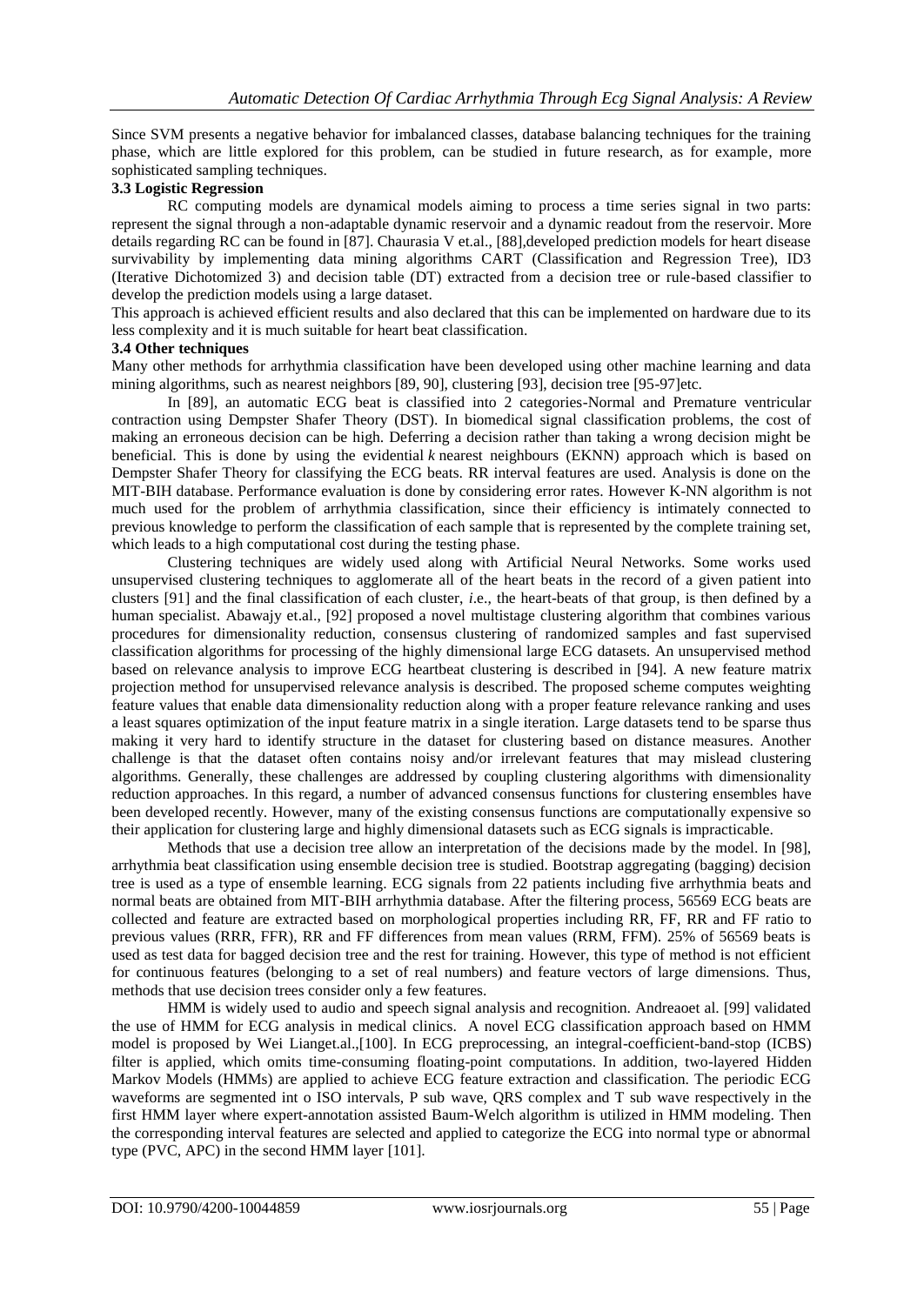#### **IV. Conclusion**

Cardiac arrhythmia occurs spasmodically at the early stages of heart disease by which the diagnosis will become difficult. If these CA is not detected in early stages, the effect of treatment will become ineffective at the advanced stages. In addition some types of CAs like tachyarrhythmia are associated with sudden dead, occurring less than an hour after the onset of symptoms. Hence the major part of biomedical research is directed towards the development of an effective ECG signal diagnosing equipment to detect the CAs in the early stages only and making the effective heart disease treatment.

This paper focused on the earlier approaches developed with the aim of accurate diagnosis of various CAs through ECG signal. Since the ECG signal carries the most significant information of the status of heart, i.e., proper or malfunctioning, analysis of the entire characteristics of ECG signal gives better results. For this purpose the entire system is divided into three phases such as preprocessing, feature extraction and classification. Initially the approaches which are focused towards the preprocessing of ECG signal are discussed. All these approaches aimed to remove the unwanted noise added in the ECG signal. Further the approaches mainly focused on the feature extraction are discussed. In summary the total feature extraction approaches are categorized as time domain and transform domain. From the survey it was summarized that, compared with time domain features, transform domain features gives the better results in the ECG diagnosis. Finally the approaches mainly focused in the optimization of classification are discussed. These methods include the machine learning algorithms, clustering algorithms and data mining approaches etc. Based upon the above survey, the concluding remarks can be outlined as follows;

Results presented in literature usually use the MIT-BIH database that is extremely unbalanced. However, this aspect has been ignored by authors that use the intra-patient scheme.

Various approaches employed the semi-automatic approaches to enhance the results of diagnosis. These semiautomatic approaches can improve the results around 40% even with less number of features. However the main drawback is that they demand the expert intervention.

Various machine learning approaches have shown that the size/diversity of the database used for the construction of methods impacts more than the choice of the learning algorithm and/or employed techniques.

#### **References**

- [1]. Harikrishnan S, Leeder S, Huffman M, Jeemon P, Prabhakaran D, *A Race against Time: The Challenge of Cardiovascular Disease in Developing Economies*. 2nd ed. New Delhi, India: New Delhi Centre for Chronic Disease Control; 2014.
- [2]. Xavier D, Pais P, Devereaux PJ, Xie C, Prabhakaran D, Reddy KS, Gupta R, Joshi P, Kerkar P, Thanikachalam S, Haridas KK, Jaison TM, Naik S, Maity AK, Yusuf S; CREATE registry investigators. Treatment and outcomes of acute coronary syndromes in India (CREATE): a prospective analysis of registry data. Lancet., 371, 2008, pp: 1435–1442.
- [3]. A.S. Adabag, G. Peterson, F.S. Apple, J. Titus, R. King, R.V. Luepker, "Etiology of sudden death in the community: results of anatomic, metabolic, and genetic evaluation", *Am. Heart. J. 159*, 2010, pp: 33–39.
- [4]. J.J. Goldberger, A.E. Buxton, M. Cain, O. Costantini, D.V. Exner, B.P. Knight, D.Lloyd-Jones, A.H. Kadish, B. Lee, A. Moss, R. Myerburg, J. Olgin, R. Passman, D.Rosenbaum, W. Stevenson, W. Zareba, D.P. Zipes, "Risk stratification for arrhythmic sudden cardiac death: identifying the roadblocks", *Circulation, 123*, 2011, pp: 2423–2430.
- [5]. M. Velic, I. Padavic, S. Car, "Computer aided ECG Analysis State of the Art and Upcoming Challenges", 2013,
- [6]. M.S. Spach, J.M. Kootsey, "The nature of electrical propagation in cardiac muscle", *Am. J. Physiol. Heart Circ.Physiol*, 1983, pp: 3–22.
- [7]. Peter Kovacs, "ECG Signal Generator based on Geometrical Features", *Annales Univ. Sci. Budapest., Sect. Comp. 37*, 2012, pp: 247-260.
- [8]. Macfarlane PW, Lawrie TDV, Comprehensive Electrocardiology: Theory and Practice in Health and Disease, *Pergamon Press, New York, 1st ed., Vols. 1, 2, and 3*, 1989, pp. 1785.
- [9]. K sravankumar, P Rajesh Kumar, "Removal of noise from electrocardiogram using digital FIR and IIR filters with various methods", *International Conference on Communications and Signal Processing (ICCSP)*, 2015.
- [10]. S. Sundar, "Filtering Noise from Electrocardiogram using FIR filter with CSD Coefficients*", International conference on Innovations in Information, Embedded and Communication Systems*, 2014.
- [11]. Mohammad Zia, **"**Denoising ECG Signals Using Transform Domain Adaptive Filtering Technique**"**, *Annual IEEE India Conference (INDICON)*, 2009.
- [12]. J Jenitta, **"**Denoising of ECG signal based on improved adaptive filter with EMD and EEMD**"**, *IEEE Conference on Information & Communication Technologies (ICT)*, 2013.
- [13]. ChinmayChandrakar, Kowar, **"**Denoising ECG Signals Using Adaptive Filter Algorithm", *International Journal of Soft Computing and Engineering (IJSCE), Vol 2, Issue 1*, March 2012.
- [14]. Ravina Bhatia , SupriyaGoelb , GurjitKaurc and PradeepTomard, "Denoising of ECG using Adaptive Filter Algorithm", *International Journal of Control Theory and Applications, Vol 9*, Number 46, 2016.
- [15]. B.N. Singh, A.K. Tiwari, "Optimal selection of wavelet basis function applied to ECG signal denoising", *Digit. Signal Process, Vol.16, Issue.3*, 2006, pp:275–287.
- [16]. S.-W. Chen, H.-C.Chen, H.-L. Chan, "A real-time QRS detection method based on moving-averaging incorporating with wavelet denoising", *Comput. Method Programs Biomed*. Vol.82, 2006, pp: 187–195.
- [17]. A.E. Zadeh, A. Khazaee, V. Ranaee, "Classification of the electrocardiogram signals using supervised classifiers and efficient features", *Comput. Method Programs Biomed, Vol.99*, 2010, pp: 179–194.
- [18]. O. Sayadi, M.B. Shamsollahi, "Multi adaptive bionic wavelet transform: application to ECG denoising and baseline wandering reduction", *EURASIP J. Adv. Signal Process, Vol.14*, 2007, pp: 1–11.
- [19]. S.W. Chen, H.C. Chen, H.L. Chan, "A real-time QRS detection method based on moving-averaging incorporating with wavelet denoising", *Comput. Meth.Prog. Bio, Vol.82*, 2006, pp: 187–195.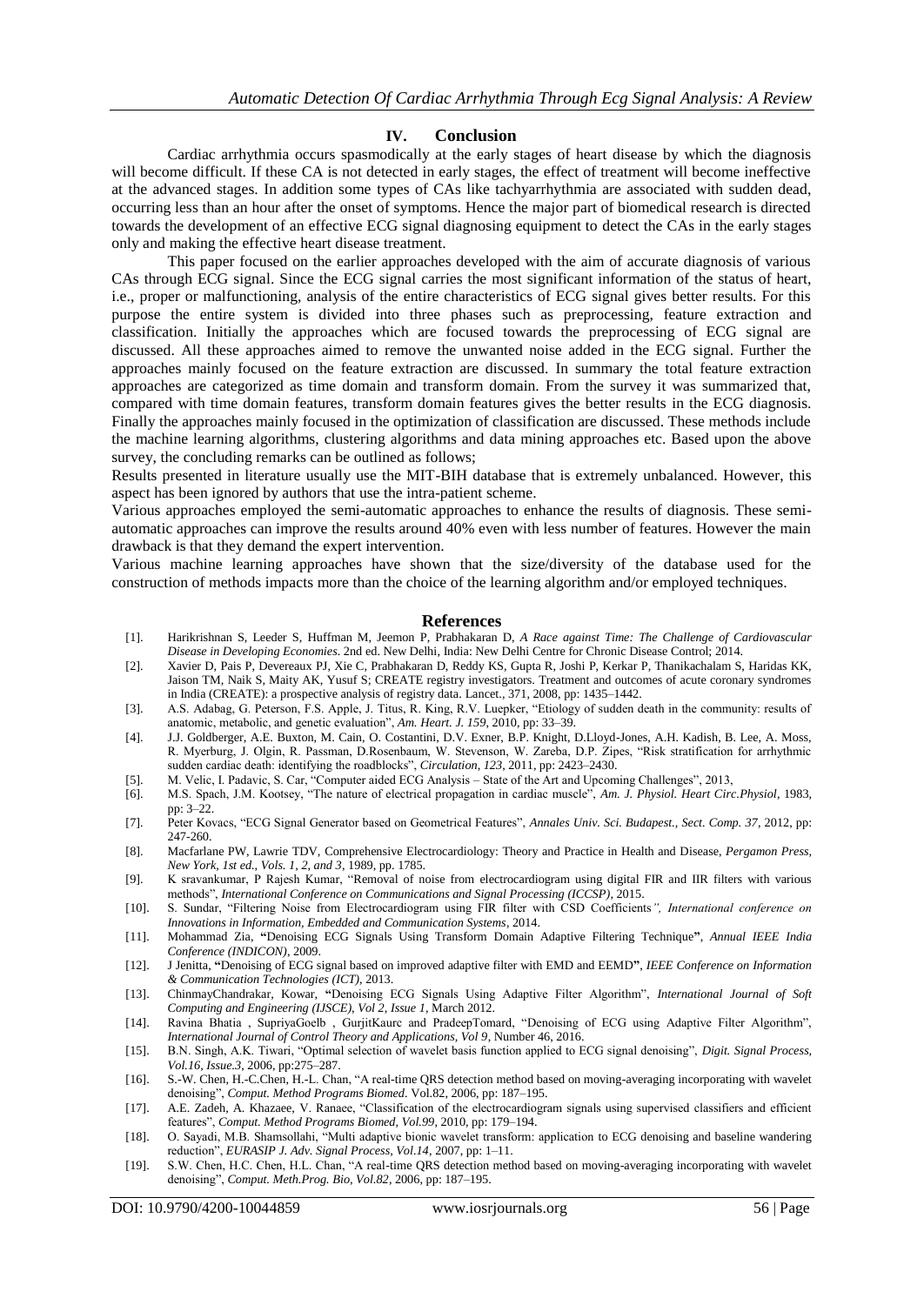- [20]. MounaimAqil, "ECG Signal Denoising by Discrete Wavelet Transform", *IJOE, Vol. 13*, No. 9, 2017.
- [21]. HarjeetKaur, "ECG Signal Denoising with Savitzky-Golay Filter and Discrete Wavelet Transform (DWT)", *International Journal of Engineering Trends and Technology (IJETT), Vol36* Number 5, June 2016.
- [22]. SaifEddineHadji, "Wavelet-based Performance in Denoising ECG Signal", *ICSPS* 2016.
- [23]. R. Sameni, M.B. Shamsollahi, C. Jutten, G.D. Clifford, "A non-linear Bayesian filtering framework for ECG denoising", *IEEE Trans. Biomed. Eng., 2007*, pp: 2172–2185.
- [24]. O. Sayadi, M. Shamsollahi, "ECG Denoising and Compression using A Modified Extended Kalman Filter Structure", *IEEE Transactions on Biomedical Engineering,* 2008, pp: 2240-2248.
- [25]. G. de Lannoy, D. Franc ois, J. Delbeke, M. Verleysen, "Weighted conditional random fields for supervised inter-patient heartbeat classification", *IEEE Trans. Biomed. Eng*., 2012, pp: 241–247.
- [26]. T. Mar, S. Zaunseder, J.P. Martínez, M. Llamedo, R. Poll, **"**Optimization of ECG classification by means of feature selection**"**,*IEEE Trans. Biomed. Eng*., 2011, pp:2168–2177.
- [27]. Z. Zhang, J. Dong, X. Luo, K.-S.Choi, X. Wu, "Heartbeat classification using disease-specific feature selection", *Comput. Biol. Med., Vol 46,* 2014, pp: 79–89.
- [28]. Z. Zhang, X. Luo, "Heartbeat classification using decision level fusion", *Biomed. Eng. Lett*.,2014, pp: 388–395.
- [29]. Y. Bazi, N. Alajlan, H. AlHichri, S. Malek, "Domain adaptation methods for ECG classification*, International Conference on Computer Medical Applications (ICCMA)*, 2013, pp: 1–4.
- [30]. C.-C. Lin, C.-M.Yang, "Heartbeat classification using normalized RR intervals and morphological features", *Math. Problem Eng*., 2014, pp: 1–11.
- [31]. H. Huang, J. Liu, Q. Zhu, R. Wang, G. Hu, "A new hierarchical method for inter-patient heartbeat classification using random projections and RR intervals", *Biomed. Eng*., 2014, pp: 1–26.
- [32]. M.A. Escalona-Moran, M.C. Soriano, I. Fischer, C.R. Mirasso, "Electrocardiogram classification using reservoir computing with logistic regression", *IEEE J. Biomed. Health Inform. 19(3*) (2015) 892–898.
- [33]. ChandrakarKamath, "A Novel Approach to Arrhythmia Classification Using RR Interval And Teager Energy", *Journal of Engineering Science and Technology Vol. 7, No. 6*, 2012, pp: 744 – 755.
- [34]. Tsipouras MG, "An arrhythmia classification system based on the RR-interval signal", *Artificial Intelligence in Medicine, Volume 33, Issue 3*, March 2005, pp: 237-250.
- [35]. R.G. Kumar, Y.S. Kumara swamy, "Investigation and classification of ECG beat using input output additional weighted feed forward neural network", *International Conference on Signal Processing, Image Processing &Pattern Recognition (ICSIPR)*, 2013, pp: 200–205.
- [36]. G.D. Clifford, F. Azuaje, P. McSharry, "Advanced Methods and Tools for ECG Data Analysis", *1st ed., Artech House Publishers*, 2006.
- [37]. Kaur, "ECG Signal Analysis and Arrhythmia Detection using Wavelet Transform", *Journal of The Institution of Engineers, Volume 97, Issue 4*, 2016, pp: 499–507.
- [38]. Yusuf Khan, "Arrhythmia detection based on derivative analysis of QRS complex", *3rd International Conference on Signal Processing and Integrated Networks (SPIN*), 2016.
- [39]. Jinkwon Kim, Hangsik Shin, "Simple and Robust Real time QRS Detection Algorithm Based on Spatiotemporal Characteristic of the QRS Complex", *Research article, PLOS ONE*, March 4, 2016.
- [40]. A. Peterkova, M. Stremy, "The raw ECG signal processing and the detection of QRS complex", *IEEE European Modeling Symposium,* 2015.
- [41]. Tekeste, "Adaptive ECG interval extraction", *IEEE International Symposium on Circuits and Systems (ISCAS),* 2015.
- [42]. DeboleenaSadhukhan, "R-peak detection algorithm for ECG using double difference and RR interval processing", *Procedia Technology*, 2012, pp: 873 – 877.
- [43]. Hussain A. Jaber AL-Ziarjawey and IlyasÇankaya, "Heart Rate Monitoring and PQRST Detection Based on Graphical User Interface with Matlab", *International Journal of Information and Electronics Engineering, Vol. 5, No. 4*, July 2015.
- [44]. MaximeYochum, Charlotte Renaud, SabirJacquir, "Automatic detection of P, QRS and T patterns in 12 leads ECG signal based on CWT", *Biomedical Signal Processing and Control, Elsevier,* 2016.
- [45]. C. Wen, T.-C.Lin, K.-C.Chang, C.-H. Huang, "Classification of ECG complexes using self-organizing CMAC*", Measurement, Vol 42, issue 3*, 2009, pp: 399–407.
- [46]. Nadi Sadr, "A fast approximation method for principal component analysis applied to ECG derived respiration for OSA detection", *IEEE 38th Annual International Conference of the Engineering in Medicine and Biology Society (EMBC)*, 2016.
- [47]. Jukka A Lipponen<sup>1</sup> and Mika P Tarvainen, "Principal component model for maternal ECG extraction in fetal QRS detection", *Physiological Measurement, Volume 35*, Number 8, 2014.
- [48]. Daniel Raine, "Principal component analysis of atrial fibrillation: Inclusion of posterior ECG leads does not improve correlation with left atrial activity", *Med Eng Phys. Feb., Vol 37, issue 2*, 2015, pp: 251–255.
- [49]. M. Sarfraz, A.A. Khan, F.F. Li, "Using independent component analysis to obtain feature space for reliable ECG arrhythmia classification", *IEEE International Conference on Bioinformatics and Biomedicine (BIBM),* 2014, pp: 62–67.
- [50]. Sarfraz, "Role of independent component Analysis in intelligent ECG signal Processing", PhD thesis, *University of Salford*, 2014.
- [51]. Mayank, "ECG signal decomposition using PCA and ICA", *National Conference on Recent Advances in Electronics & Computer Engineering (RAECE)*, 2015.
- [52]. DhaniDharmaprani, "A comparison of independent component analysis algorithms and measures to discriminate between EEG and artifact components", *IEEE 38th Annual International Conference of the Engineering in Medicine and Biology Society (EMBC),* 2016.
- [53]. Devy, "Application of Kernel Principal Component Analysis for Single-lead-ECG-Derived Respiration*", IEEE Transactions on Biomedical Engineering, Volume: 59, Issue: 4*, April 2012.
- [54]. M. Kallas, C. Francis, L. Kanaan, D. Merheb, P. Honeine, H.Amoud, "Multi-class SVM classification combined with kernel PCA feature extraction of ECG signals*", International Conference on Telecommunications (ICT),* 2012, pp: 1–5.
- [55]. FatemehShahbaz, "Generalized discriminant analysis for congestive heart failure risk assessment based on long-term heart rate variability", *Published by Elsevier Inc*. 2015.
- [56]. Yogendra, **"**Human recognition using Fisher's discriminant analysis of heartbeat interval features and ECG morphology", *Elsveir science publishers, Volume 167 Issue C*, November 2015.
- [57]. C. Lin, Y. Du, T. Chen, "Adaptive wavelet network for multiple cardiac arrhythmias recognition", *Expert Syst.Appl., Vol 34, issue 4*, 2008, pp: 2601–2611.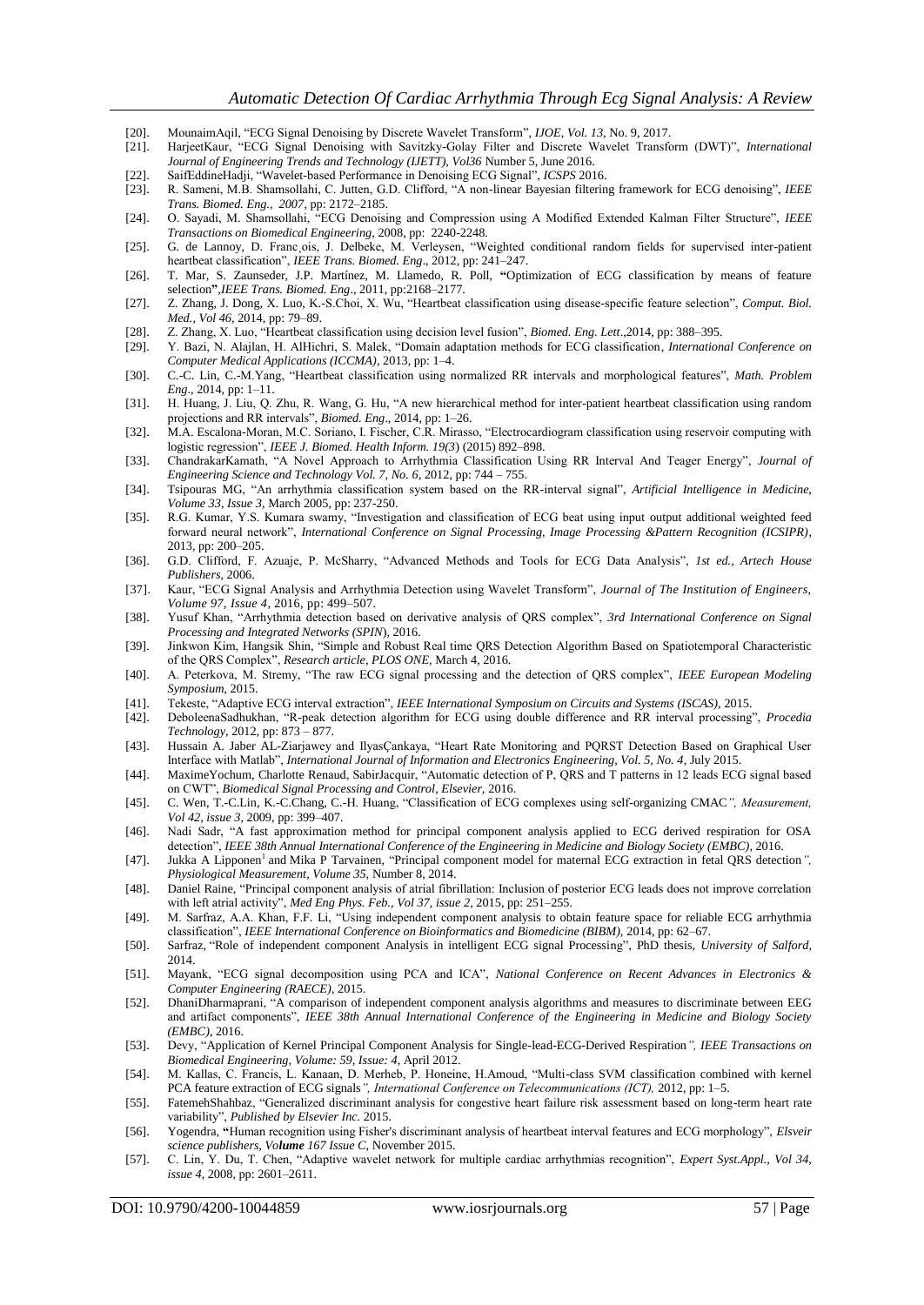- [58]. Y. Kutlu, D. Kuntalp, "Feature extraction for ECG heartbeats using higher order statistics of WPD coefficients", *Comput. Method Program Biomed., Vol 105, issue* 3, 2012, pp: 257–267.
- [59]. SaniSamu, "Wavelet feature extraction for ECG beat classification", *IEEE 6th International Conference on Adaptive Science & Technology (ICAST)*, 2014.
- [60]. Amutha Devi C, "Effective ECG beat classification using colliding bodies'', *An International Journal of Medical Sciences*, 2017.
- [61]. P.S. Addison, "Wavelet transforms and the ECG: a review", *Physiol. Meas., Vol 26, issue 5*, 2005, pp: 155–199.
- [62]. TowfeeqFairooz and HediKhammari, "SVM classification of CWT signal features for predicting sudden cardiac death*", Biomedical Physics & Engineering Express, Volume 2*, Number 2, 2016.
- [63]. M. Llamedo, J.P. Martínez, **"**Heartbeat classification using feature selection driven by database generalization criteria*", IEEE Trans. Biomed. Eng., Vol 58,* 2011**,** pp: 616–625.
- [64]. R.O. Duda, P.E. Hart, D.G. Stork, Pattern Classification, 2<sup>nd</sup>ed., Wiley-Inter science, 2000.
- [65]. C.M. Bishop, Pattern Recognition and Machine Learning, 1<sup>st</sup>ed., *Springer*, 2006.
- [66]. S. Theodoridis, K. Koutroumbas, Pattern Recognition, 4<sup>th</sup>ed., Elsevier, 2009.
- [67]. E.D. Übeyli, **"**Combining recurrent neural networks with eigenvector methods for classification of ECG beats**"**, *Digit. Signal Process***,** 2009**,** pp: 320–329.
- [68]. M.A. Escalona-Moran, M.C. Soriano, I. Fischer,C.R. Mirasso, "Electrocardiogram classification using reservoir computing with logistic regression", *IEEE J. Biomed. Health Inform.,Vol 19, issue 3*, 2015, pp: 892–898
- [69]. S.-N. Yu, Y.-H. Chen, "Electrocardiogram beat classification based on wavelet transformation and probabilistic neural network*", Pattern Recogn. Lett.,Vol 28, issue 10*, 2007, pp: 1142–1150.
- [70]. Sahar H. El-Khafifand Mohamed A. El-Brawany, "Artificial Neural Network-Based Automated ECG Signal Classifier*", ISRN Biomedical Engineering Volume 2013* (2013).
- [71]. Andrew, **"**Classification of the ECG Signal Using Artificial Neural Network**"**, *Proceedings of the 3rd International Conference on Intelligent Technologies and Engineering Systems*, 2014, pp**:** 545-555**.**
- [72]. Gaurav Kumar Jaiswal and Ranbir Paul, **"**Artificial neural network for ECG classification**"**, *Recent Research in Science and Technology* 2014, pp:36-38.
- [73]. MalayMitra, R.K.Samanta, **"**Cardiac Arrhythmia Classification Using Neural Networks with Selected Features**"**, *Proceedia Technology, Volume 10*, 2013, pp: 76-84.
- [74]. S. Osowski, T. Markiewicz, L.T. Hoai, **"**Recognition and classification system of arrhythmia using ensemble of neural networks**"**, *Measurement, Vol 41, issue 6*, 2008, pp**:** 610–617.
- [75]. Mayank Kumar Gautam, **"**A Neural Network approach and Wavelet analysis for ECG classification**"**, *IEEE International Conference on Engineering and Technology (ICETECH)*, 2016.
- [76]. KritikaParganiha, Prasanna Kumar Singh, **"**ECG Interpretation Using Backward Propagation Neural Networks*", IJECET,Volume 5, Issue 4,* April 2014, pp. 19-24.
- [77]. Alonso-Atienza F, Morgado E, Fernández-Martínez L, García-Alberola A, Rojo-Álvarez JL, **"**Detection of life-threatening arrhythmias using feature selection and support vector machines**"**, *IEEE Trans Biomed Eng., Vol 61*, 2014, pp: 832-840.
- [78]. [NitinAjiBhaskar,](http://www.sciencedirect.com/science/article/pii/S1877050915000447#!) "Performance Analysis of Support Vector Machine and Neural Networks in Detection of Myocardial Infarction", *Procedia computer science, Volume 46*, 2015, Pages 20-30.
- [79]. Mert, A., Kilic, N. & Akan, A, "Evaluation of bagging ensemble method with time-domain feature extraction for diagnosing of arrhythmia beats", *Neural Computing and Applications, Vol 24*, 2014, pp: 317–326.
- [80]. Zhu, J. J., He, L. S. &Gao, Z. Q, "Feature extraction from a novel ECG model for arrhythmia diagnosis", *Biomed. Mater. Eng., Vol 24*, 2014, pp: 2883–2891.
- [81]. Li, P. F. *et al*.**,"**High-performance personalized heartbeat classification model for long-term ECG signal*", IEEE Trans. Biomed. Eng*.,2017, pp: 78–86.
- [82]. Li, H. Q. *et al.*, "Arrhythmia classification based on multi-domain feature extraction for an ECG recognition system", Sensors 16, 2016, pp: 1–16.
- [83]. Shen, C. P. *et al*., "Detection of cardiac arrhythmia in electrocardiograms using adaptive feature extraction and modified support vector machines", *Expert Systems with Applications, Vol 39*, 2012, pp: 7845–7852.
- [84]. Martis, R. J. *et al*., "Characterization of ECG beats from cardiac arrhythmia using discrete cosine transform in PCA framework", *Knowledge-based Systems, Vol 45*, 2013, pp: 76–82.
- [85]. Martis, R. J., Acharya, U. R. & Min, L. C, "ECG beat classification using PCA, LDA, ICA and discrete wavelet transform", *Biomedical Signal Processing and Control, Vol 8*, 2013, pp: 437–448.
- [86]. Escalona-Morán MA, Soriano MC, Fischer I, Mirasso CR, "Electrocardiogram classification using reservoir computing with logistic regression*", IEEE J Biomed Health Inform., 19(3),* 2015pp: 892-898.
- [87]. M. Lukoˇseviˇcius, H. Jaeger, "Reservoir computing approaches to recurrent neural network training", *Comput.Sci. Rev*., 2009, pp: 127–149.
- [88]. Chaurasia V, Pal S, "Early Prediction of Heart Diseases Using Data Mining", *Caribbean Journal of Science and Technology, Vol.1*, 2013, pp:208-217.
- [89]. [ShameerFaziludeen, Praveen Sankaran,](http://www.sciencedirect.com/science/article/pii/S1877050916311711#!) "ECG Beat Classification Using Evidential *K* -Nearest Neighbours", *procedia computer science*, Volume 89, 2016, pp: 499-505.
- [90]. InduSaini, Dilbag Singh, and ArunKhosla, "QRS detection using *K*-Nearest Neighbor algorithm (KNN) and evaluation on standard ECG databases", *J Adv Res., Vol 4, issue 4*, 2013, pp: 331–344.
- [91]. Y.-C. Yeh, C.W. Chiou, H.-J. Lin, "Analyzing ECG for cardiac arrhythmia using cluster analysis", *Expert Syst. Appl*., 2012, pp: 1000–1010.
- [92]. [J.H.Abawajy, A.V.Kelarev, M.Chowdhury,](http://www.sciencedirect.com/science/article/pii/S0169260713002678#!) "Multistage approach for clustering and classification of ECG data", *computers methods and programming in biomedicine, Volume 112, Issue 3*, December 2013, pp: 720-730.
- [93]. M. Lagerholm, C. Peterson, G. Braccini, L. Edenbrandt, L.Sornmo, "Clustering ECG complexes using hermite functions and self-organizing maps", *IEEE Trans. Biomed.Eng., 47 (7), 2000*, pp: 838–848.